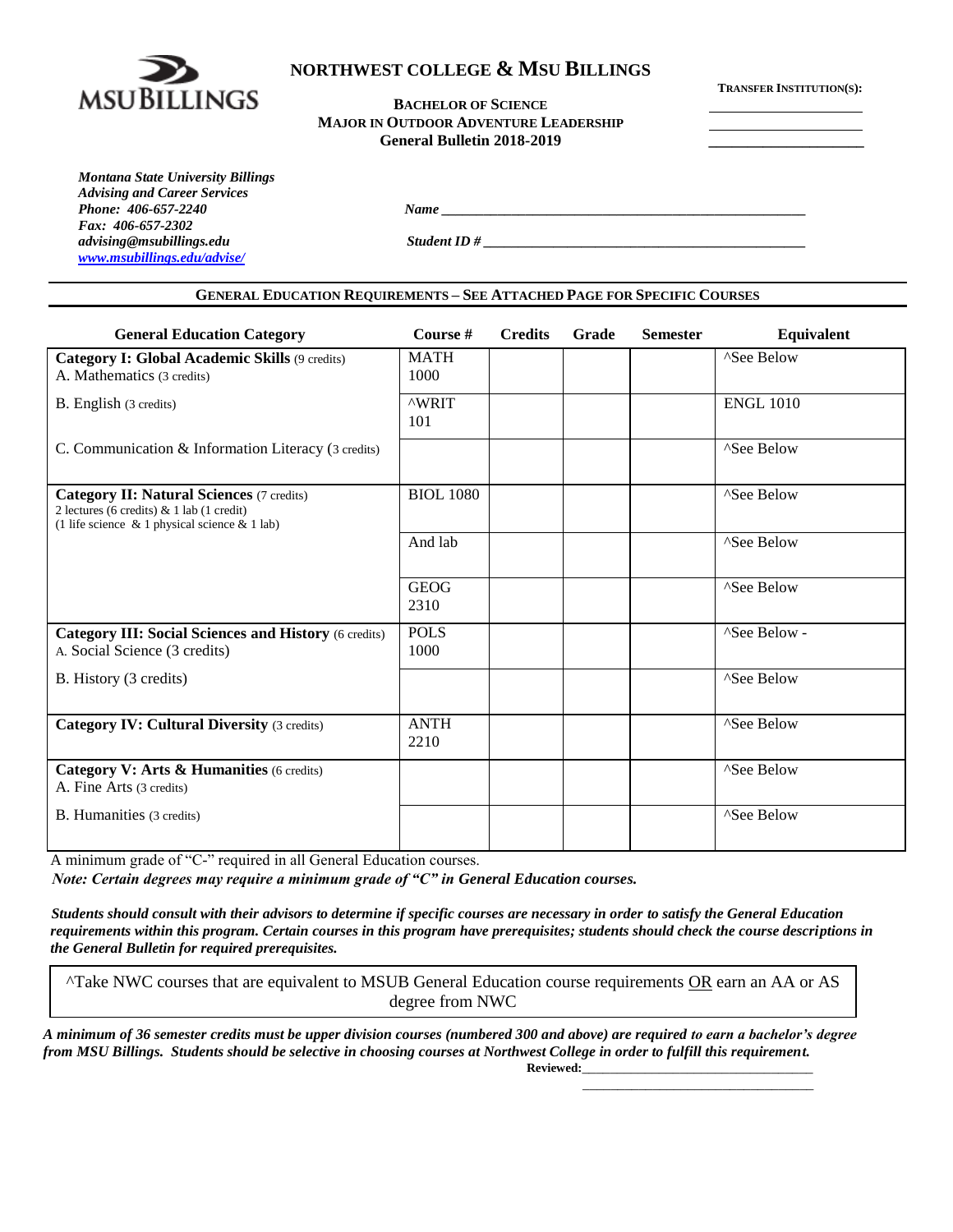# **GENERAL EDUCATION REQUIREMENTS**

|                                                                |                            | <b>CATEGORY I: GLOBAL ACADEMIC SKILLS</b><br>9 credits                            |        |  |  |  |
|----------------------------------------------------------------|----------------------------|-----------------------------------------------------------------------------------|--------|--|--|--|
| Students are required to take one course from each subcategory |                            |                                                                                   |        |  |  |  |
|                                                                |                            | <b>Subcategory A - Mathematics</b><br>3 credits                                   |        |  |  |  |
| М                                                              | 105                        | Contemporary Mathematics                                                          | 3      |  |  |  |
| М                                                              | 114                        | <b>Extended Technical Mathematics</b>                                             | 3      |  |  |  |
| М                                                              | 121                        | College Algebra                                                                   | 3      |  |  |  |
| М                                                              | 122                        | College Trigonometry                                                              | 3      |  |  |  |
| М                                                              | 130                        | Mathematics for Elementary Teachers I                                             | 3      |  |  |  |
| М                                                              | 140                        | College Math for Healthcare                                                       | 3      |  |  |  |
| М                                                              | 143                        | <b>Finite Mathematics</b>                                                         | 4      |  |  |  |
| М                                                              | 161                        | <b>Survey of Calculus</b>                                                         | 3      |  |  |  |
| М                                                              | 171                        | Calculus I                                                                        | 4      |  |  |  |
| <b>STAT</b>                                                    | 141                        | <b>Introduction to Statistical Concepts</b>                                       | 3      |  |  |  |
| <b>STAT</b>                                                    | 216                        | Introduction to Statistics                                                        | 4      |  |  |  |
|                                                                |                            | 3 credits                                                                         |        |  |  |  |
| <b>Subcategory B - English</b>                                 | 101                        |                                                                                   |        |  |  |  |
| WRIT                                                           | 121                        | College Writing I                                                                 | 3<br>3 |  |  |  |
| WRIT                                                           | 122                        | Introduction to Technical Writing                                                 | 3      |  |  |  |
| WRIT<br>WRIT                                                   |                            | Introduction to Business Writing                                                  | 3      |  |  |  |
| WRIT                                                           | 201<br>220                 | College Writing II<br>Business & Professional Writing                             | 3      |  |  |  |
|                                                                | 221                        | <b>Intermediate Technical Writing</b>                                             | 3      |  |  |  |
| WRIT                                                           |                            |                                                                                   |        |  |  |  |
|                                                                |                            | Subcategory C - Communication & Information Literacy 3 credits                    |        |  |  |  |
| COMX                                                           | 111                        | Introduction to Public Speaking                                                   | 3      |  |  |  |
| <b>COMX</b>                                                    | 115                        | Introduction to Interpersonal Communication 3                                     |        |  |  |  |
| LS                                                             | 125                        | Research in the Information Age                                                   | 3      |  |  |  |
| <b>BMIS</b>                                                    | 150                        | Computer Literacy                                                                 | 3      |  |  |  |
|                                                                |                            |                                                                                   |        |  |  |  |
|                                                                |                            | <b>CATEGORY II: NATURAL SCIENCES</b><br>6 cr. lecture & 1 cr. lab                 |        |  |  |  |
|                                                                |                            | Students are required to take one course from each subcategory and                |        |  |  |  |
|                                                                |                            | at least one corresponding lab or Integrated Sciences                             |        |  |  |  |
|                                                                |                            | <b>Subcategory A - Life Sciences</b><br>3-4 credits                               |        |  |  |  |
| <b>BIOB</b>                                                    | 101                        | Discover Biology                                                                  | 3      |  |  |  |
| <b>BIOB</b>                                                    | 102                        | Discover Biology Lab                                                              | 1      |  |  |  |
| <b>BIOB</b>                                                    | 121                        | Fundamentals of Biology for Allied Health                                         | 3      |  |  |  |
| <b>BIOB</b>                                                    | 122                        | Fund of Biology: Evolution, Ecology, and                                          |        |  |  |  |
|                                                                |                            | Biodiversity                                                                      | 3      |  |  |  |
| <b>BIOB</b>                                                    | 123                        | Fund of Biology: The Nature of Nutrition                                          | 3      |  |  |  |
| <b>BIOB</b>                                                    | 160                        | Principles of Living Systems                                                      | 3      |  |  |  |
| <b>BIOB</b>                                                    | 161                        | Principles of Living Systems Lab                                                  | 1      |  |  |  |
|                                                                |                            |                                                                                   |        |  |  |  |
|                                                                | 110                        | <b>Subcategory B – Physical Sciences</b><br>3-4 credits                           |        |  |  |  |
| ASTR                                                           |                            | Introduction to Astronomy                                                         | 3      |  |  |  |
| <b>ASTR</b>                                                    | 111                        | Introduction to Astronomy Lab                                                     | 1      |  |  |  |
| <b>CHMY</b>                                                    | 121<br>122                 | Introduction to General Chemistry                                                 | 3<br>1 |  |  |  |
| <b>CHMY</b>                                                    |                            | Introduction to General Chemistry Lab<br>College Chemistry I                      |        |  |  |  |
| <b>CHMY</b>                                                    | 141                        | College Chemistry Laboratory I                                                    | 3<br>1 |  |  |  |
| <b>CHMY</b><br>GEO                                             | 142<br>101                 | Introduction to Physical Geology                                                  | 3      |  |  |  |
|                                                                |                            |                                                                                   | 1      |  |  |  |
| GEO<br>GPHY                                                    | 102<br>111                 | Introduction to Physical Geology Laboratory<br>Introduction to Physical Geography | 3      |  |  |  |
| <b>GPHY</b>                                                    | 112                        | Introduction to Physical Geography Lab                                            | 1      |  |  |  |
| PHSX                                                           | 103                        | Our Physical World                                                                | 3      |  |  |  |
| PHSX                                                           | 104                        | Our Physical World Lab                                                            | 1      |  |  |  |
| PHSX                                                           | 205                        | College Physics I                                                                 | 3      |  |  |  |
| PHSX                                                           | 206                        | College Physics I Lab                                                             | 1      |  |  |  |
| <b>PHSX</b>                                                    | 105                        | Fundamentals of Physical Science                                                  | 3      |  |  |  |
| PHSX                                                           | 106                        | Fundamentals of Physical Science Lab                                              | 1      |  |  |  |
|                                                                |                            |                                                                                   |        |  |  |  |
|                                                                | <b>Integrated Sciences</b> |                                                                                   |        |  |  |  |

| SCIN 101, 102, 103, 104 Integrated Sciences | 3, 1, 3, 1 |
|---------------------------------------------|------------|
|---------------------------------------------|------------|

|                                |      | CATEGORY III: SOCIAL SCIENCES AND HISTORY<br><b>6 CREDITS</b>  |                                                      |
|--------------------------------|------|----------------------------------------------------------------|------------------------------------------------------|
|                                |      | Students are required to take one course from each subcategory |                                                      |
|                                |      | <b>Subcategory A - Social Sciences</b><br>3 credits            |                                                      |
| <b>ANTY</b>                    | 2.17 | Physical Anthropology & Archeology                             | 3                                                    |
| <b>BGEN</b>                    | 105  | Introduction to Business                                       | 3                                                    |
| <b>COMX</b>                    | 106  | Communicating in a Dynamic Workplace                           | 3                                                    |
| <b>ECNS</b>                    | 201  | Principles of Microeconomics                                   | $\overline{3}$                                       |
| <b>ECNS</b>                    | 202  | Principles of Macroeconomics                                   |                                                      |
| <b>EDU</b>                     | 105  | <b>Education and Democracy</b>                                 |                                                      |
| <b>GPHY</b>                    | 141  | Geography of World Regions                                     | $\begin{array}{c} 3 \\ 3 \\ 3 \end{array}$           |
| <b>HTH</b>                     | 110  | Personal Health and Wellness                                   | $\begin{array}{c} 3 \\ 3 \\ 3 \\ 3 \\ 3 \end{array}$ |
| PSCI                           | 220  | Introduction to Comparative Government                         |                                                      |
| <b>PSCI</b>                    | 210  | Introduction to American Government                            |                                                      |
| <b>PSYX</b>                    | 100  | Introduction to Psychology                                     |                                                      |
| <b>PSYX</b>                    | 231  | Human Relations                                                |                                                      |
| SOCI                           | 101  | Introduction to Sociology                                      |                                                      |
| SOCI                           | 201  | Social Problems                                                | 3                                                    |
|                                |      |                                                                |                                                      |
| <b>Subcategory B - History</b> |      | 3 credits                                                      |                                                      |
| <b>HSTA</b>                    | 101  | American History I                                             | 3                                                    |
| HSTA                           | 102  | American History II                                            | 3                                                    |
| <b>HSTR</b>                    | 101  | <b>Western Civilization I</b>                                  | 3                                                    |
| <b>HSTR</b>                    | 102  | <b>Western Civilization II</b>                                 | $\overline{\mathbf{3}}$                              |
| <b>HSTR</b>                    | 103  | Honors Western Civilization I                                  | $\frac{3}{3}$                                        |
| <b>HSTR</b>                    | 104  | Honors Western Civilization II                                 |                                                      |
| <b>PSCI</b>                    | 230  | Introduction to International Relations                        | 3                                                    |
|                                |      |                                                                |                                                      |

| <b>CATEGORY IV: CULTURAL DIVERSITY</b><br>3 credits |     |                                             |   |  |  |  |
|-----------------------------------------------------|-----|---------------------------------------------|---|--|--|--|
| ANTY                                                | 220 | Culture and Society                         | 3 |  |  |  |
| ARTH                                                | 160 | Global Visual Culture                       | 3 |  |  |  |
| COMX                                                | 212 | Introduction to Intercultural Communication | 3 |  |  |  |
| GPHY                                                | 121 | Human Geography                             | 3 |  |  |  |
| HTH                                                 | 270 | <b>Global Health Issues</b>                 | 3 |  |  |  |
| LIT                                                 | 230 | World Literature Survey                     | 3 |  |  |  |
| MUSI                                                | 207 | World Music                                 | 3 |  |  |  |
| NASX                                                | 105 | Introduction to Native American Studies     | 3 |  |  |  |
| NASX                                                | 205 | Native Americans in Contemporary Society    | 3 |  |  |  |
| PHL.                                                | 271 | Indian Philosophies and Religions           | 3 |  |  |  |
| PHL.                                                | 272 | Chinese Philosophies and Religions          | 3 |  |  |  |
| REHA                                                | 201 | Introduction to Diversity                   | 3 |  |  |  |
| RLST                                                | 170 | The Religious Quest                         | 3 |  |  |  |
| A&SC/WGSS274                                        |     | Women, Culture, and Society                 | 3 |  |  |  |
| SPNS                                                | 150 | The Hispanic Tradition                      | 3 |  |  |  |

|             |     | <b>CATEGORY V: ARTS &amp; HUMANITIES</b>                       | <b>6</b> credits |
|-------------|-----|----------------------------------------------------------------|------------------|
|             |     | Students are required to take one course from each subcategory |                  |
|             |     | <b>Subcategory A - Fine Arts</b>                               | 3 credits        |
| <b>ARTZ</b> | 101 | Art Fundamentals                                               | 3                |
| ARTZ        | 105 | Visual Language-Drawing                                        | 3                |
| ARTZ        | 131 | Ceramics for Non-majors                                        | 3                |
| CRWR        | 240 | <b>Intro Creative Writing Workshop</b>                         | 3                |
| FILM        | 160 | Introduction to World Cinema                                   | 3                |
| LIT         | 270 | Film & Literature                                              | 3                |
| MART        | 260 | Computer Presentation and Animation                            | 3                |
| <b>MUSI</b> | 101 | <b>Enjoyment of Music</b>                                      | 3                |
| MUSI        | 114 | Band: MSUB Symphonic                                           | 1                |
| MUSI        | 131 | Jazz Ensemble I: MSUB                                          | 1                |
| MUSI        | 147 | Choral Ensemble: University Chorus                             | 1                |
| PHOT        | 154 | <b>Exploring Digital Photography</b>                           | 3                |
| THTR        | 101 | Introduction to Theatre                                        | 3                |
| THTR        | 120 | Introduction to Acting I                                       | 3                |
|             |     | <b>Subcategory B - Humanities</b>                              | 3 credits        |
| <b>ARTH</b> | 150 | Introduction to Art History                                    | 3                |
| <b>HONR</b> | 111 | Perspectives and Understanding                                 | 3                |
| LIT         | 110 | Introduction to Literature                                     | 3                |
| LIT         | 240 | The Bible as Literature                                        | 3                |
| PHL.        | 110 | Introduction to Ethics                                         | 3                |
| PHI.        | 111 | Philosophies of Life                                           | 3                |
| PHL         | 254 | People and Politics                                            | 3                |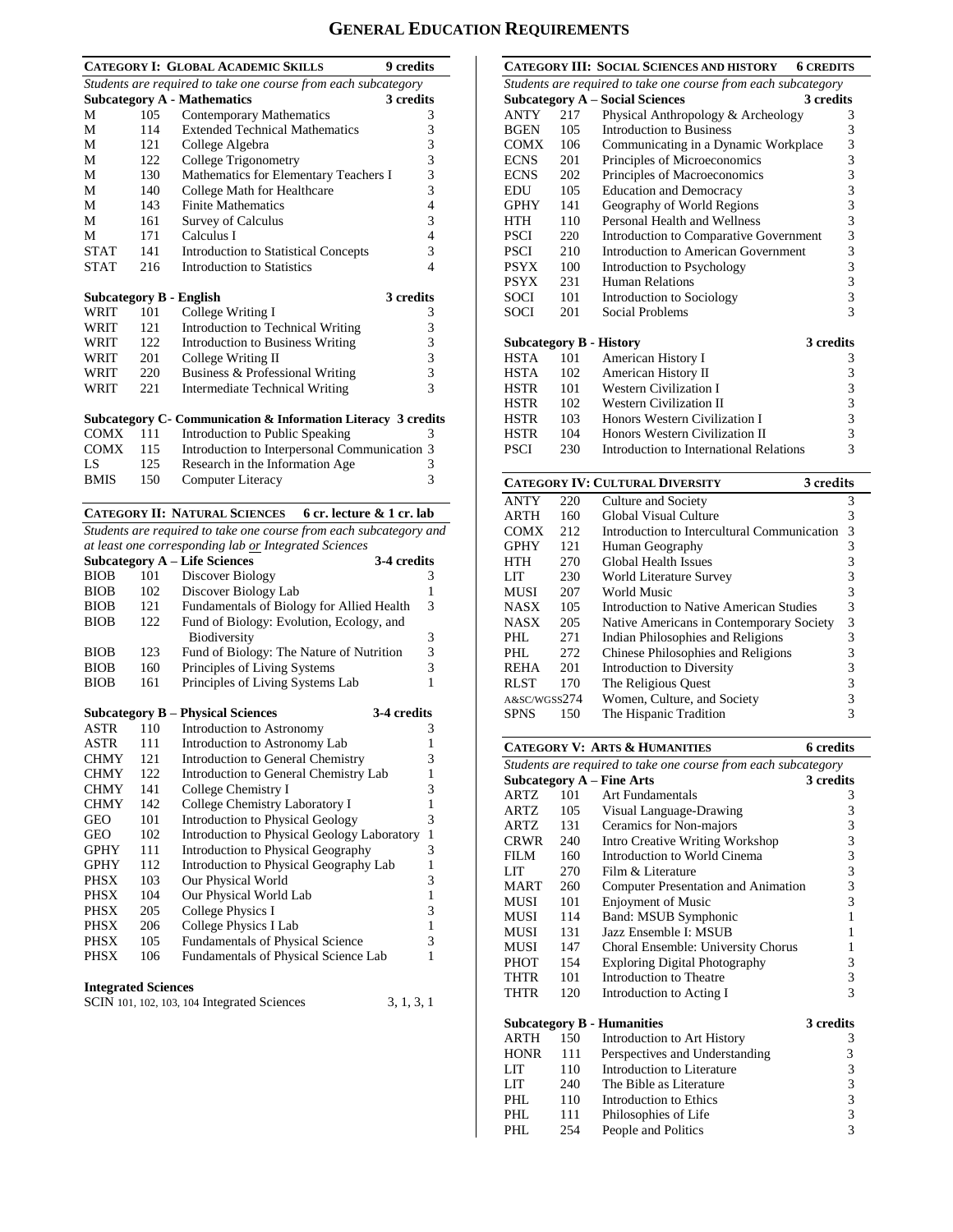|                    |     | Course                                                   | <b>Credits</b> | Grade | <b>Semester</b> | Equivalent       |
|--------------------|-----|----------------------------------------------------------|----------------|-------|-----------------|------------------|
| <b>Degree Core</b> |     |                                                          |                |       |                 |                  |
| <b>REC</b>         | 120 | Fundamentals of Backcountry Travel                       | 2              |       |                 |                  |
| <b>REC</b>         | 181 | <b>Basic Navigation/Orienteering</b>                     |                |       |                 | <b>WAIVE</b>     |
| <b>REC</b>         | 200 | Foundations of Outdoor Adventure<br>Leadership           | 3              |       |                 | <b>OEPR 1550</b> |
| <b>REC</b>         | 210 | Environment/Leave No Trace                               | 3              |       |                 |                  |
| <b>REC</b>         | 280 | <b>Challenge Course Fundamentals</b>                     | 2              |       |                 | <b>OEPR 1100</b> |
| <b>REC</b>         | 306 | <b>Outdoor Living Skills</b>                             | 3              |       |                 |                  |
| <b>REC</b>         | 308 | Winter Outdoor Living Skills                             | 2              |       |                 |                  |
| <b>REC</b>         | 309 | People and the Environment                               | 3              |       |                 |                  |
| <b>REC</b>         | LD  | Adventure Leadership                                     | 3              |       |                 | <b>OEPR 2250</b> |
| $^{\wedge}$ ECP    | 312 | Wilderness Medicine                                      | 4              |       |                 |                  |
| <b>REC</b>         | 411 | Adventure Guiding and Instructing                        | 3              |       |                 |                  |
| <b>REC</b>         | 466 | Ethical/Legal Aspects in Outdoor Adventure<br>Leadership | $\overline{2}$ |       |                 |                  |
| <b>REC</b>         | LD  | Adventure Program Planning and<br>Development            | 3              |       |                 | <b>OEPR 2050</b> |
| <b>REC</b>         | 498 | Internship                                               | 6              |       |                 |                  |

**^**Or evidence of current Wilderness First Responder Certification.

## **Required Courses**

| *BGEN       | 105     | Introduction to Business               |   |  |                  |
|-------------|---------|----------------------------------------|---|--|------------------|
| <b>BMKT</b> | LD      | Principles of Marketing                | 3 |  | <b>MKT 2100</b>  |
| <b>ECP</b>  | 120     | <b>Emergency Medical Responder</b>     |   |  | <b>HLED 1222</b> |
| <b>HEE</b>  | 310     | Methods of Adapted Health Enhancement  | ↑ |  |                  |
| <b>KIN</b>  | 105     | <b>Foundations of Exercise Science</b> | 3 |  |                  |
| <b>KIN</b>  | 106     | Foundations of Exercise Science Lab    |   |  |                  |
| <b>KIN</b>  | 330/331 | Motor Learning and Control and Lab     | 4 |  |                  |
| <b>OR</b>   |         |                                        |   |  |                  |
| <b>KIN</b>  | 320/321 | Exercise Physiology and Lab            |   |  |                  |

**The department recommends ZOO 2110 Human Anatomy & Physiology I to prepare for KIN 320/321.** 

## **Skills Areas**

 **Level I –** Select 6 credits from the following.

| <b>REC</b> | 119 | Nordic Skiing I          |   |  |  |
|------------|-----|--------------------------|---|--|--|
| <b>REC</b> | 122 | Alpine Skiing I          |   |  |  |
| <b>REC</b> | 123 | <b>Telemark Skiing I</b> | 2 |  |  |
| <b>REC</b> | 125 | Snowboarding I           |   |  |  |
| <b>REC</b> | 130 | Fly Fishing I            |   |  |  |
| <b>REC</b> | 150 | Low Element Challenges   | 2 |  |  |
| <b>REC</b> | 155 | Rappelling/Belaying      | 2 |  |  |
| <b>REC</b> | 160 | Shooting Sports I        |   |  |  |
| <b>REC</b> | 178 | Canoeing I               |   |  |  |
| <b>REC</b> | 255 | Rock Climbing I          |   |  |  |
| <b>REC</b> | 275 | Kayaking I               |   |  |  |
| <b>REC</b> | 277 | <b>Rafting I</b>         |   |  |  |
| <b>REC</b> | 287 | Archery I                |   |  |  |

*The department may accept other courses as substitutions for skills areas. Please contact the department for verification of courses not listed as equivalents.*

\*May satisfy General Education requirement.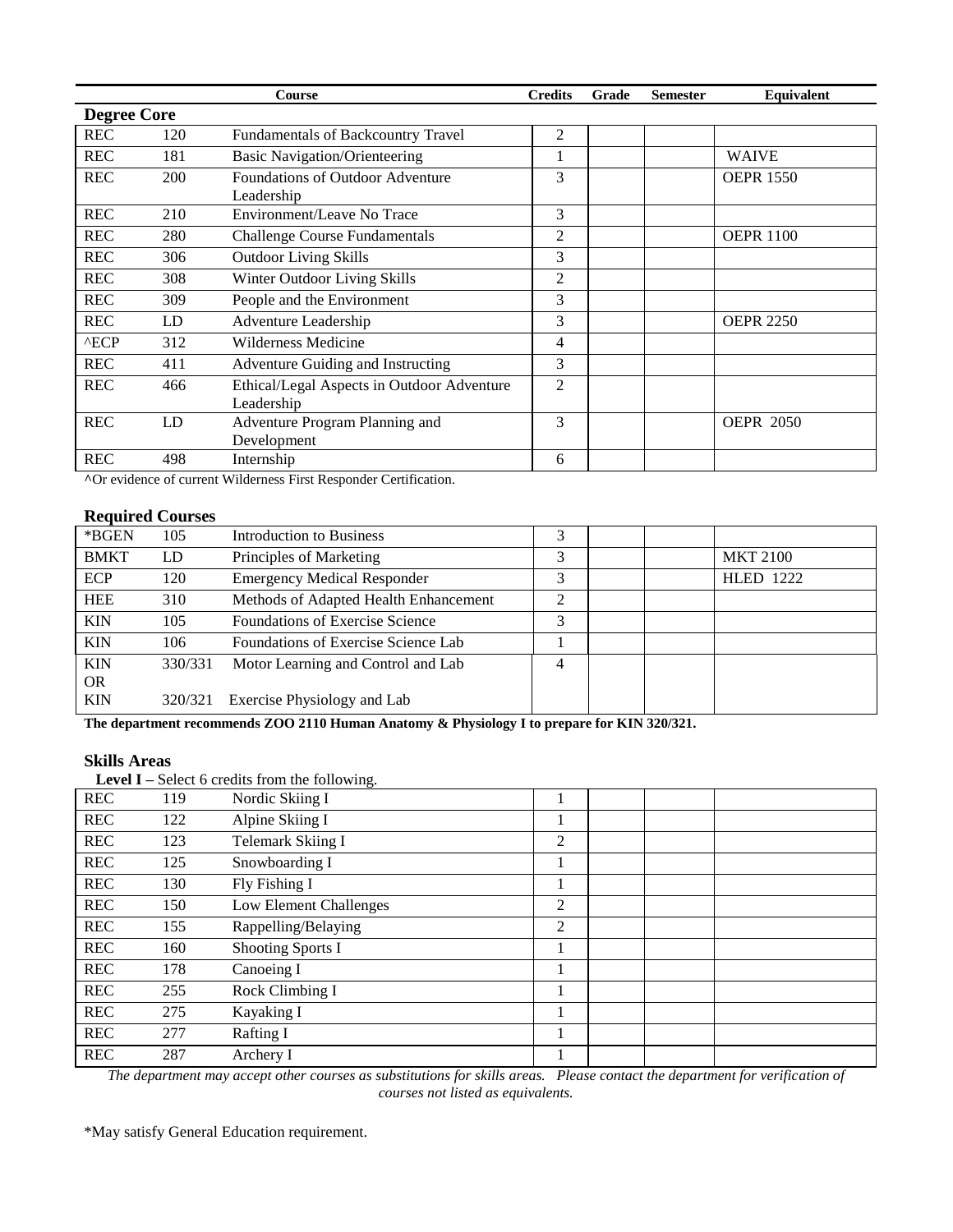| <b>REC</b> | 182 | <b>Advanced Navigation</b>                 | $\overline{2}$ |                  |
|------------|-----|--------------------------------------------|----------------|------------------|
| <b>REC</b> | 185 | Winter Survival Skills                     | $\overline{2}$ | <b>OEPR 1200</b> |
| <b>REC</b> | 187 | Basic Survival in the Outdoors             | $\overline{2}$ |                  |
| <b>REC</b> | 220 | Alpine Skiing II                           | 2              |                  |
| <b>REC</b> | 225 | Snowboarding II                            | 2              |                  |
| <b>REC</b> | 230 | Fly Fishing II                             | 2              |                  |
| <b>REC</b> | 233 | Skiing/Snowboarding Instructor Development | 2              |                  |
| <b>REC</b> | 257 | Rock Climbing II                           | 2              |                  |
| <b>REC</b> | 260 | <b>Shooting Sports II</b>                  | 2              |                  |
| <b>REC</b> | 276 | Kayaking II                                | 2              |                  |
| <b>REC</b> | 278 | <b>Rafting II</b>                          | 2              |                  |
| <b>REC</b> | 288 | Archery II                                 | $\overline{2}$ |                  |
| <b>REC</b> | 389 | Mountaineering                             | 3              | <b>PEAC 1170</b> |
| <b>REC</b> | 480 | Challenge Course Skills and Facilitation   | 3              |                  |

 **Level II –** Select 12 credits from the following.

**Please note: OEPR 1210, 1260, 1740 will be accepted for 9 credits of Skills courses**

#### **Rescue Skills –** Select one course from the following.

| <b>REC</b> | 356 | Search and Rescue                          |  | <b>OEPR 1600</b> |
|------------|-----|--------------------------------------------|--|------------------|
| <b>REC</b> | 357 | Ropes Rescue                               |  |                  |
| <b>REC</b> | 358 | <b>Swift Water Rescue</b>                  |  |                  |
| <b>REC</b> | 359 | Backcountry Avalanche Forecasting & Rescue |  |                  |

#### **Electives**

### **BACHELOR OF SCIENCE IN OUTDOOR ADVENTURE LEADERSHIP**

| <b>Credits</b> | <b>Earned</b> | Remaining |
|----------------|---------------|-----------|
| 31             |               |           |
| 39             |               |           |
| 19             |               |           |
| $21 - 22$      |               |           |
| V              |               |           |
| 120            |               |           |
|                |               |           |

**It is the student's responsibility to know and meet the requirements for graduation.**

**A minimum of 36 credits must be upper division classes (300 and above).** *Based on this plan, students will not automatically reach 36 upper division credits within their major so will need to take upper division electives to meet the minimum of 36 credits.*